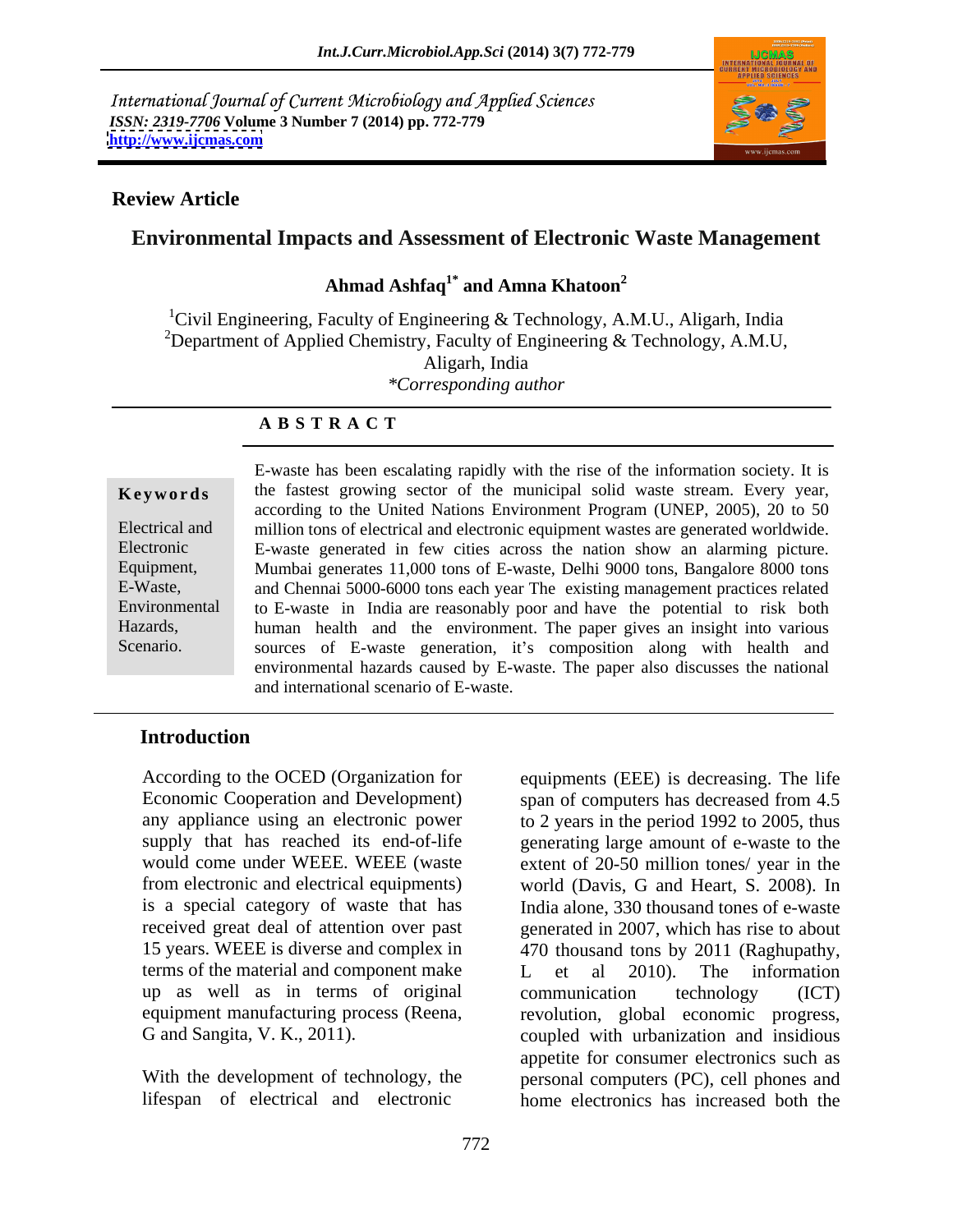consumption of EEE and the production e waste. The main problem with e-waste linked to human health problems. (Raghupathy, L et al 2010). 78% of all installed PC's in India

The composition of e-wastes widely varies depending on the type of the products and their models as depicted in Table. 1, which shows the presence of metals such as Fe, Cu, Al, Pb, Ni and precious metals like Ag, Au etc. (Cui, J and Zhang. L. 2008). Older model of the<br>a scrap found to contain higher value of **Import of E-waste** e-scrap found to contain higher value of precious metals. There is wide variation in weight composition of e-scraps and the average content is 40% metals, 30% and it is suit continued reports prove that lots plastic and 30% refractory.

Around 1,050 tonnes of electronic scrap is being produced by manufacturers and assemblers in a single calendar year. According to surveys conducted about amount of e-waste comes from Japan. 50% of PC's which are sold all over the Republic of Korea, and Europe. country are basically from the secondary market and are reassembled on the old components. The rest of market share [\(www.toxicslink.org](http://www.toxicslink.org) 2004) But exact cover by MNC's (30%) and Indian brands (20%) (Annual report, MAIT 2003). Besides manufacturers are major it imported on the pretext that it is contributors of e-waste. The waste reusable or it is being donated to consists of defective IC chips, developing countries motherboards, CRTs and other peripheral items produced during the production Global scenario process. It also includes defective PCs under guarantee procured from consumers execution Financially with the rise of the as replacement items (Reena, G and information society. It is the fastestSangita, V. K., 2011).

### **Consumer**

generated from PCs is the fact that About 22% of junk computers are computers are manufactured from over generated from Indian household. The 1,000 different materials. Some of these routine process of getting rid of obsolete materials are toxic and not only cause computers include exchanging from environmental pollution but have been retailers or pass on the same to friends or **Composition of E-wastes** computers from business sector are often relatives. The business sector accounts for 78% of all installed PC's in India [www.toxicslink.org](http://www.toxicslink.org) 2004. The junk sold during auction or sometimes donated to educational institutes or charitable institutions for reuse. Due to innovative products and offers, the life cycles of products are shrinking. Attractive market offers push customer to buy new product rather than upgrading new one.

# **Import of E-waste**

**Manufacturer** that approximately 80% is imported from<br>the US, while the remaining 20% is Import of e-waste is legally prohibited but it is still continued. reports prove that lots of e-waste is imported from abroad. Of the e-waste imported into India, it is estimated that approximately 80% is imported from the US, while the remaining 20% is predominantly imported from the EU (Pratap, A. 2009).About 315 million obsolete computers were dumped by US in between  $1997 - 2004$ . A smaller amount of e-waste comes from Japan, Republic of Korea, and Europe. Additionally considerable quantities of e waste are reported to be imported figures on the amount of e-waste and their sources has not been confirmed as most of developing countries.

## **Global scenario**

Escalating rapidly with the rise of the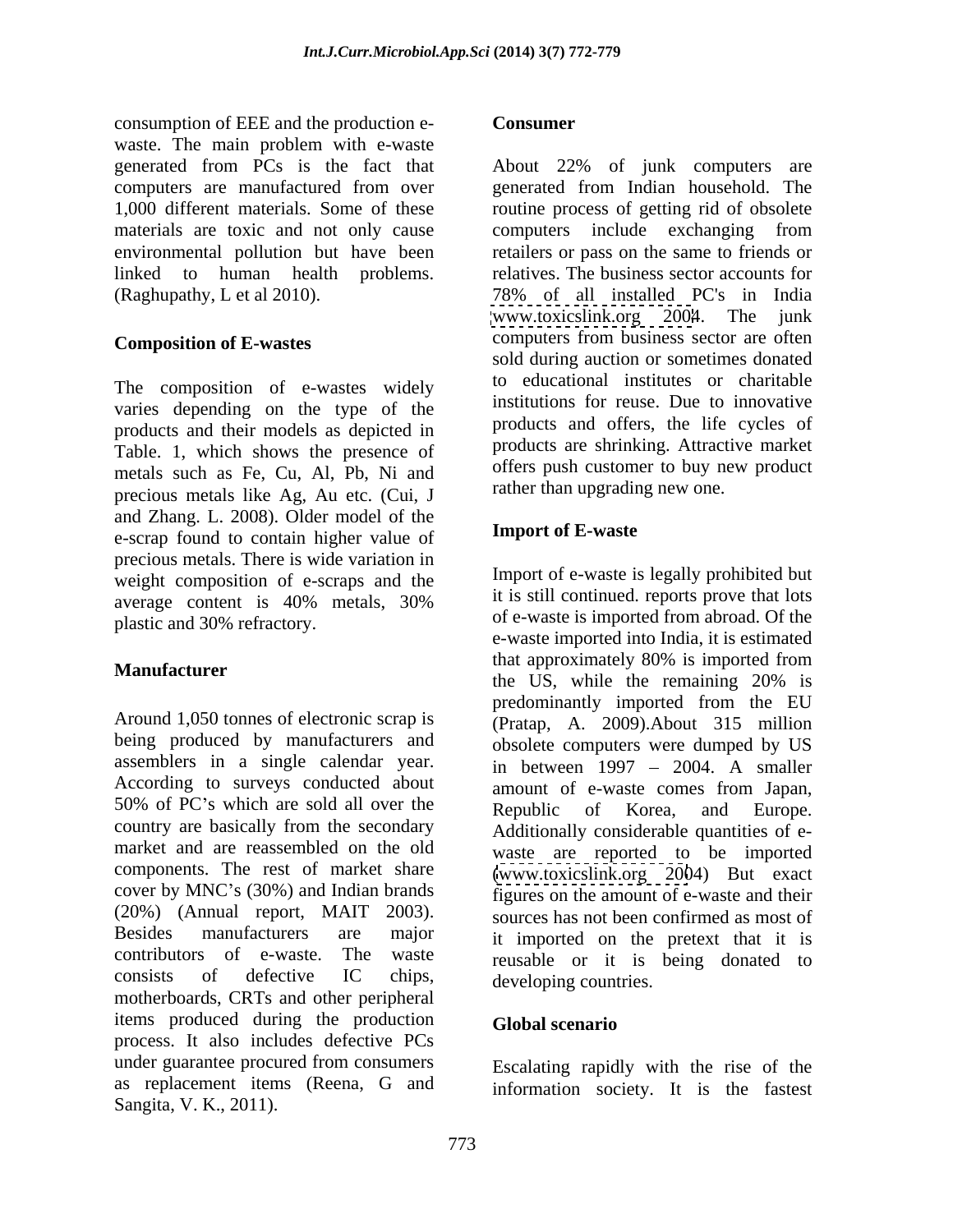growing sector of the municipal solid waste on average in developed countries. Indian Industries, the total waste from 0.01% to 1% (Quarterly News 2006). Every year, according to the United 100 million PCs (Quarterly News 2006). 12 million laptops were discarded in 2007. According to the EPA, in 2008, 3.16 million tons of E-waste in the U.S. was generated and only 430,000 tons or 13.6

there is no clear data on the quantity backbone of e-waste management system The preferred practice to get rid of that the total number of obsolete personal computers emanating each year from business and individual households in

waste stream. E-waste equals 1% of solid According to a report of Confederation of In developing countries, E-waste range generated by obsolete or broken down Nations Environment Program (UNEP, tons per year (CII 2006). E-waste 2005), 20 to 50 million tons of electrical generated in few cities across the nation and electronic equipment wastes are show an alarming picture. Mumbai generated worldwide. In 1994, generates 11,000 tons of E-waste, Delhi approximately 20 million Personal 9000 tons, Bangalore 8000 tons and Computers (PCs) become obsolete Chennai 5000-6000 tons each year. worldwide and in 2004 it had increased to Maharashtra State (including Mumbai The EPA (Environmental Protection Act) waste annually Jha, M. K et al., (2011). estimates that 29.9 million desktops and These figures have been shown through India will be around 1.38 million. Indian Industries, the total waste electronic and electrical equipment in India has been estimated to be 1,46,000 city) alone produces 20270 tons of E the table 3.

# **E-Waste Management**

% of this amount was recycled. The rest The best option for dealing with E wastes was trashed in landfills or incinerators. is to reduce the volume. Recycling and The total E-waste increased from 3.01 reuse of material are the next level of million tons of e-waste generated in 2007, potential options to reduce e-waste but the recovery rate stayed at 13.6%. (Ramachandra, T.V and Saira, V. K. Some 20 to 50 million metric tonnes of E- 2004).Recovery of metals, plastic, glass waste are generated worldwide every year, and other materials reduces the magnitude comprising more than 5% of all municipal of e-waste. These options have a potential solid waste. (EPA 2008). to conserve the energy and keep the **Indian scenario** would otherwise have been released. Separate collection of e-waste in India, and Advance Recycling Fee (ARF) are the generated and disposed of each year and in Switzerland and other developed the resulting extent of environmental risk. countries (Wath, S.B, et al 2010). obsolete electronic items in India is to get mandatory for all 27 countries of them in exchange from retailers when European Union to recycle their e-waste. purchasing a new item. The business Basel Convention is also nice step taken sector is estimated to account for 78% of by UNEP to control the international all installed computers in India trading of hazardous waste and India is [\(www.toxicslink.org](http://www.toxicslink.org) 2004). It is estimated also signatory to this (Williams, E et al., reuse of material are the next level of environment free of toxic material that Extended Producer Responsibility (EPR) backbone of e-waste management system According to EU directives (2003), it is by UNEP to control the international 2008), (Pinto, V, N. 2008).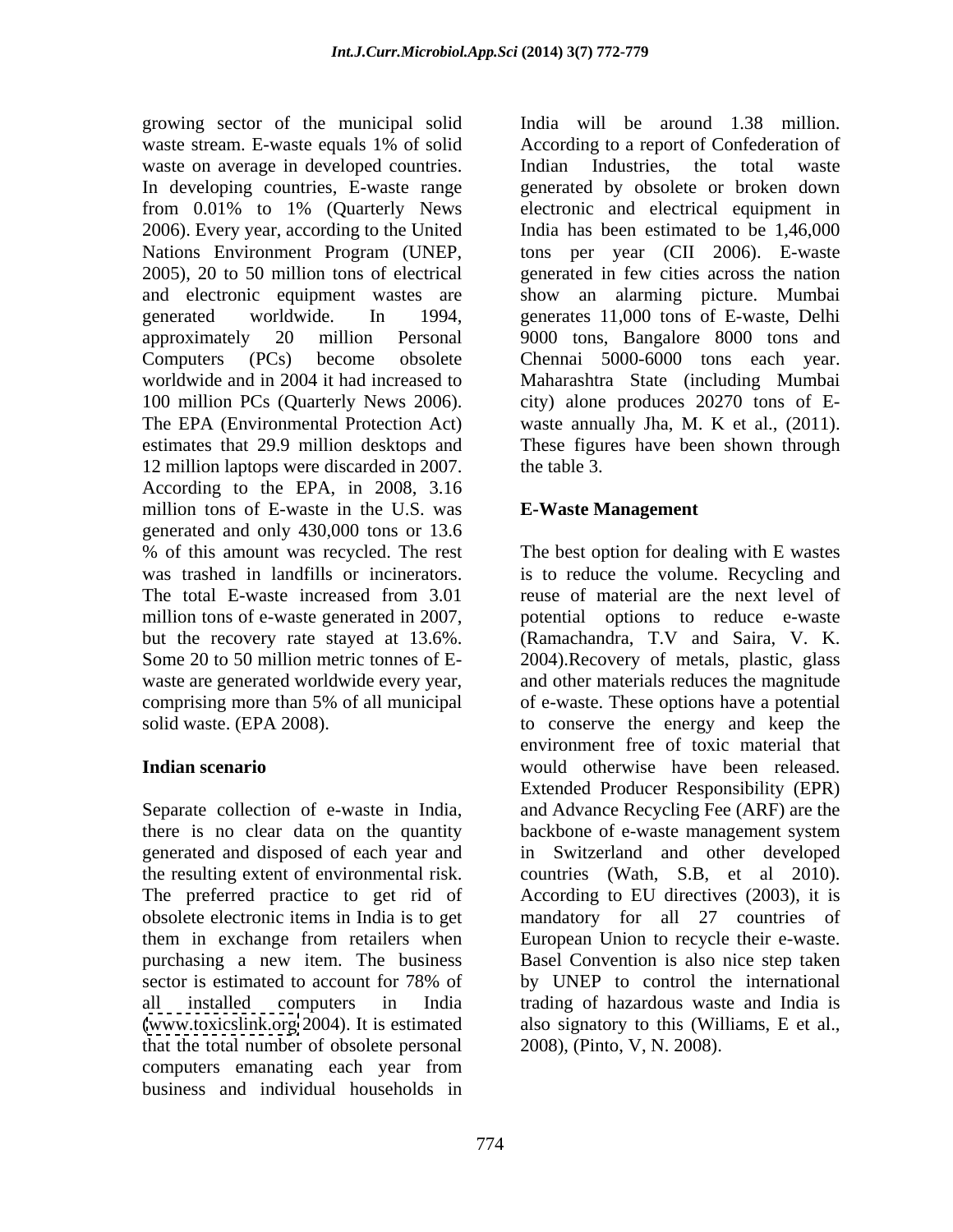Extended Producer Responsibility (EPR) is being propagated as a new paradigm in **III.** Capacity building, training and waste management. The OECD defines EPR as an environmental policy approach in which a producer's responsibility for a product is extended to the post consumer<br>consumer above the product's life and including and sovernment, the operator of stage of the product's life cycle, including its final disposal (OECD. Extended producer responsibility 2001). Keeping in line with the Polluter-pays Principle, an EPR policy is characterised by the shifting of responsibility away from the electronic goods. Consumers are to be municipalities to include the costs of informed of their role in the system treatment and disposal into the price of the product, reflecting the environmental impacts of the product. Legislators are increasingly adopting EPR policies to of the manage various kinds of wester quality of the free. manage various kinds of wastes, such as discarded cars, electrical and electronic appliances and batteries, which require and activities on issues related to the appliances and tractment (OECD environmentally sound management special handling and treatment (OECD. Extended producer responsibility 2001)

Many discarded machines contain usable  $2001$ parts which could be salvaged and combined with other used equipment to create a working unit. It is labor intensive to remove, inspect and test components and then reassemble them into complete many other municipal wastes because working machines. Institutional electronic gadgets contain thousands of infrastructures, including e-waste components made of deadly chemicals collection, transportation, treatment, and metals like lead, cadmium, chromium, storage, recovery and disposal, need to be established, at national and/or regional levels for the environmentally sound management of e-wastes. These facilities should be approved by the regulatory authorities and if required provided with appropriate incentives. Establishment of and some of them are carcinogenic and e-waste collection, exchange and neurotoxic recycling centers should be encouraged in partnership with governments, NGOs and

**i. Extended producer responsibility** manufacturers (OECD. Extended producer responsibility 2001).

## **iii. Capacity building, training and awareness programmes**

**ii.** E-waste recycling **immunity** implemented for different tensor groups The future of e-waste management depends not only on the effectiveness of government, the operator recycling services, but also on the attitude of citizens. Collaborative campaigns are required to sensitise the users and consumers should pay for recycling of electronic goods. Consumers are to be informed of their role in the system through a labelling requirement for items. Consumers should be educated to buy only necessary products that utilize some of the emerging technologies such as leadhalogen-free, recycled plastics product. Awareness raising programmes and activities on issues related to the environmentally sound management (ESM), health and safety aspects of e wastes in order to encourage better management practices should be implemented for different target groups (OECD. Extended producer responsibility 2001)

# **Health Impacts of E-Wastes**

E-waste is much more hazardous than many other municipal wastes because mercury, polyvinyl chlorides (PVC), brominated flame retardants, beryllium, antimony and phthalates. Long-term exposure to these substances damages the nervous systems, kidney and bones, and the reproductive and endocrine systems, and some of them are carcinogenic and neurotoxic.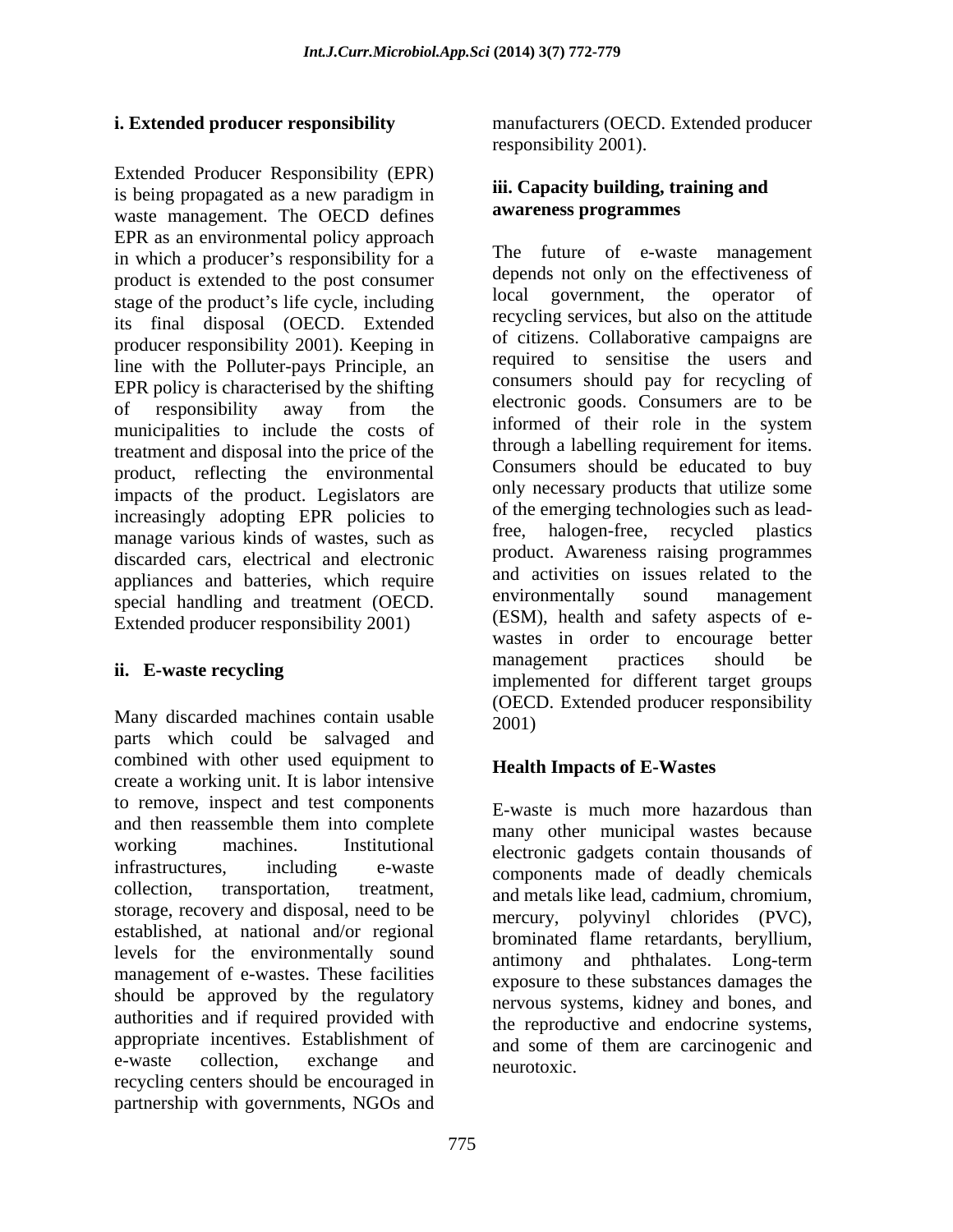| S.No Electronic waste<br>Pd<br>${\bf Al}$<br>Pb<br>Ni<br>$\bf{Fe}$<br>Cu<br>Ag<br>Au<br>28<br>20<br>TV board scrap<br>10<br>0.3<br>280<br>10<br>10<br>PC board scrap<br>20<br>250<br>1000<br>110<br>350<br>1380<br>210<br>Mobil phone scrap<br>13<br>0.1<br>23<br>$\gamma$ 1<br>Portable audio scrap<br>0.14<br>150<br>44<br>0.03<br>DVD player scrap<br>62<br>0.05<br>260<br>50<br>Calculator scrap<br>0.5<br>$2.2\,$<br>124<br>2.8<br>639<br>566<br>PC main boar scrap<br>4.5<br>14.3<br>1.1<br>Printed circuit board<br>8.<br>10<br>$\overline{ }$<br>1.2<br>280<br>12<br>0.85<br>NR<br>110<br>scrap<br>(CRTs<br>TV<br>9.<br>scrap<br>1.2<br><b>NR</b><br>$0.2\,$<br> 0.038 <br>20<br>$<$ 10<br>3.4<br>$<$ 10<br>removed)<br>Electronic scrap<br>8.3<br><b>NR</b><br>0.71<br>29<br>$\underline{10}$ .<br>3.15<br>2.0<br>8.5<br>20<br>11.<br>PC scrap<br>14<br>0.85<br>189<br>12.<br>Typical<br>electronic<br>20<br>2000<br>1000<br>50<br>scrap<br>13<br>19<br><b>NR</b><br><b>NR</b><br>E- scrap sample 1<br>37.4<br>18.2<br>1.6<br><b>6</b><br>27.3<br><b>NR</b><br>14.<br>$E-$ scrap sample 2<br>11.0<br>150<br><u>20</u><br>210<br>16.4<br>1.4<br>3300<br><b>NR</b><br>15.<br>5.3<br>26.8<br>1.9<br>NR<br>80<br>Printed circuit board<br>0.14<br>(1972)<br>16.<br>e-scrap<br><b>NR</b><br>26.2<br>18.6<br>NR<br>NR<br>1800<br>220<br>30<br>sample)<br>E-waste mixture<br>4.9 |                   | Weight (%) |     |      |     | Weight (ppm) |           |           |
|------------------------------------------------------------------------------------------------------------------------------------------------------------------------------------------------------------------------------------------------------------------------------------------------------------------------------------------------------------------------------------------------------------------------------------------------------------------------------------------------------------------------------------------------------------------------------------------------------------------------------------------------------------------------------------------------------------------------------------------------------------------------------------------------------------------------------------------------------------------------------------------------------------------------------------------------------------------------------------------------------------------------------------------------------------------------------------------------------------------------------------------------------------------------------------------------------------------------------------------------------------------------------------------------------------------------------------------------------------------------------------|-------------------|------------|-----|------|-----|--------------|-----------|-----------|
|                                                                                                                                                                                                                                                                                                                                                                                                                                                                                                                                                                                                                                                                                                                                                                                                                                                                                                                                                                                                                                                                                                                                                                                                                                                                                                                                                                                    |                   |            |     |      |     |              |           |           |
|                                                                                                                                                                                                                                                                                                                                                                                                                                                                                                                                                                                                                                                                                                                                                                                                                                                                                                                                                                                                                                                                                                                                                                                                                                                                                                                                                                                    |                   |            |     |      |     |              |           |           |
|                                                                                                                                                                                                                                                                                                                                                                                                                                                                                                                                                                                                                                                                                                                                                                                                                                                                                                                                                                                                                                                                                                                                                                                                                                                                                                                                                                                    |                   |            |     |      |     |              |           |           |
|                                                                                                                                                                                                                                                                                                                                                                                                                                                                                                                                                                                                                                                                                                                                                                                                                                                                                                                                                                                                                                                                                                                                                                                                                                                                                                                                                                                    |                   |            |     |      |     |              |           |           |
|                                                                                                                                                                                                                                                                                                                                                                                                                                                                                                                                                                                                                                                                                                                                                                                                                                                                                                                                                                                                                                                                                                                                                                                                                                                                                                                                                                                    |                   |            |     |      |     |              |           |           |
|                                                                                                                                                                                                                                                                                                                                                                                                                                                                                                                                                                                                                                                                                                                                                                                                                                                                                                                                                                                                                                                                                                                                                                                                                                                                                                                                                                                    |                   |            |     |      |     |              |           |           |
|                                                                                                                                                                                                                                                                                                                                                                                                                                                                                                                                                                                                                                                                                                                                                                                                                                                                                                                                                                                                                                                                                                                                                                                                                                                                                                                                                                                    |                   |            |     |      |     |              |           |           |
|                                                                                                                                                                                                                                                                                                                                                                                                                                                                                                                                                                                                                                                                                                                                                                                                                                                                                                                                                                                                                                                                                                                                                                                                                                                                                                                                                                                    |                   |            |     |      |     |              |           |           |
|                                                                                                                                                                                                                                                                                                                                                                                                                                                                                                                                                                                                                                                                                                                                                                                                                                                                                                                                                                                                                                                                                                                                                                                                                                                                                                                                                                                    |                   |            |     |      |     |              |           |           |
|                                                                                                                                                                                                                                                                                                                                                                                                                                                                                                                                                                                                                                                                                                                                                                                                                                                                                                                                                                                                                                                                                                                                                                                                                                                                                                                                                                                    |                   |            |     |      |     |              |           |           |
|                                                                                                                                                                                                                                                                                                                                                                                                                                                                                                                                                                                                                                                                                                                                                                                                                                                                                                                                                                                                                                                                                                                                                                                                                                                                                                                                                                                    |                   |            |     |      |     |              |           |           |
|                                                                                                                                                                                                                                                                                                                                                                                                                                                                                                                                                                                                                                                                                                                                                                                                                                                                                                                                                                                                                                                                                                                                                                                                                                                                                                                                                                                    |                   |            |     |      |     |              |           |           |
|                                                                                                                                                                                                                                                                                                                                                                                                                                                                                                                                                                                                                                                                                                                                                                                                                                                                                                                                                                                                                                                                                                                                                                                                                                                                                                                                                                                    |                   |            |     |      |     |              |           |           |
|                                                                                                                                                                                                                                                                                                                                                                                                                                                                                                                                                                                                                                                                                                                                                                                                                                                                                                                                                                                                                                                                                                                                                                                                                                                                                                                                                                                    |                   |            |     |      |     |              |           |           |
|                                                                                                                                                                                                                                                                                                                                                                                                                                                                                                                                                                                                                                                                                                                                                                                                                                                                                                                                                                                                                                                                                                                                                                                                                                                                                                                                                                                    |                   |            |     |      |     |              |           |           |
|                                                                                                                                                                                                                                                                                                                                                                                                                                                                                                                                                                                                                                                                                                                                                                                                                                                                                                                                                                                                                                                                                                                                                                                                                                                                                                                                                                                    |                   |            |     |      |     |              |           |           |
|                                                                                                                                                                                                                                                                                                                                                                                                                                                                                                                                                                                                                                                                                                                                                                                                                                                                                                                                                                                                                                                                                                                                                                                                                                                                                                                                                                                    |                   |            |     |      |     |              |           |           |
|                                                                                                                                                                                                                                                                                                                                                                                                                                                                                                                                                                                                                                                                                                                                                                                                                                                                                                                                                                                                                                                                                                                                                                                                                                                                                                                                                                                    |                   |            |     |      |     |              |           |           |
|                                                                                                                                                                                                                                                                                                                                                                                                                                                                                                                                                                                                                                                                                                                                                                                                                                                                                                                                                                                                                                                                                                                                                                                                                                                                                                                                                                                    |                   |            |     |      |     |              |           |           |
|                                                                                                                                                                                                                                                                                                                                                                                                                                                                                                                                                                                                                                                                                                                                                                                                                                                                                                                                                                                                                                                                                                                                                                                                                                                                                                                                                                                    |                   |            |     |      |     |              |           |           |
|                                                                                                                                                                                                                                                                                                                                                                                                                                                                                                                                                                                                                                                                                                                                                                                                                                                                                                                                                                                                                                                                                                                                                                                                                                                                                                                                                                                    |                   |            |     |      |     |              |           |           |
|                                                                                                                                                                                                                                                                                                                                                                                                                                                                                                                                                                                                                                                                                                                                                                                                                                                                                                                                                                                                                                                                                                                                                                                                                                                                                                                                                                                    | $\overline{17}$ . | 36         | 4.1 | 0.29 | 1.0 | NR           | <b>NR</b> | <b>NR</b> |

**Table.1** Composition of metals for different e-scrap samples (Jha, M. K et al 2011)

Note: NR: not reported

| Table.2 E-Waste Generation in India |  |  |
|-------------------------------------|--|--|
|-------------------------------------|--|--|

| S.No.             | <b>Components</b>      | <b>Generated</b> | <b>Avail. for Recycling</b> | Processed |
|-------------------|------------------------|------------------|-----------------------------|-----------|
| $\blacksquare$    | Computers              | 56,324           | 24,000                      | 12,000    |
| <u>L</u> .        | <b>Cellular Phones</b> | 1,655            | 143                         | 7,000     |
| . ب               | Televisions            | 2,75,000         | 70,000                      |           |
| $\overline{1}$ +. | Imports                |                  | 50,000                      |           |
|                   | Total                  | 3,32,979         | 1,44,143                    | 19,000    |
|                   | Note: All data in MT;  |                  |                             |           |

Source : MAIT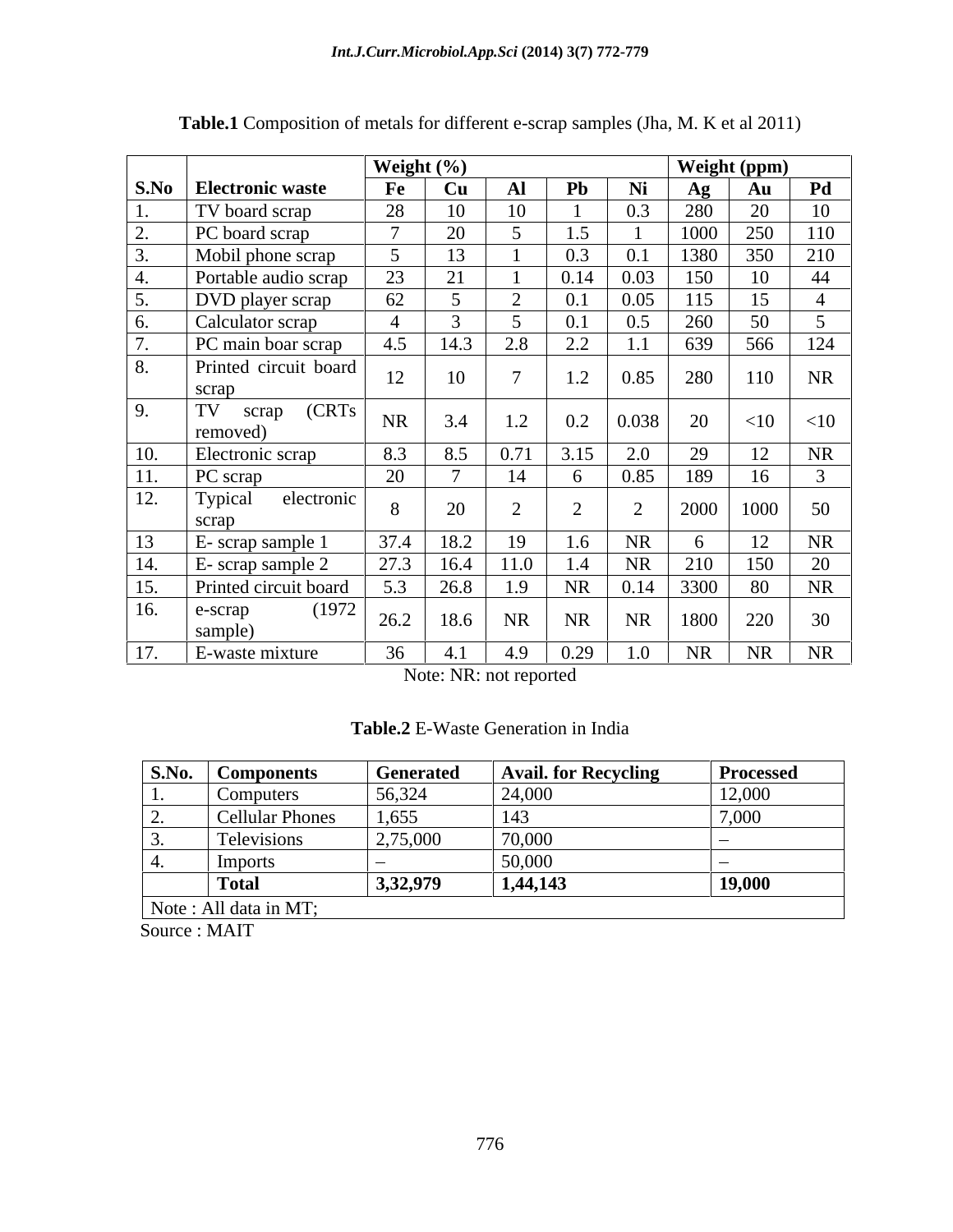| <b>S.No.</b> | <b>State</b>         | <b>WEE</b> (Tonnes) |
|--------------|----------------------|---------------------|
|              | Maharashtra          | 20270.59            |
| <u>.</u>     | Tamil Nadu           | 13486.24            |
| ັ            | Andhra Pradesh       | 12780.33            |
|              | <b>Utter Pradesh</b> | 10381.11            |
| ັ            | West Bengal          | 10059.36            |
| $\sigma$ .   | Delhi                | 9729.15             |
|              | Karnataka            | 9118.74             |
| $\circ$ .    | Gujarat              | 8994.33             |
| ്ധ<br>╯      | Madhya Pradesh       | 7800.62             |
| 1U.          | Punjab               | 6958.46             |

| <b>Table.3 WEE Generating</b><br>. K., 2011`<br>g Top Ten State (Reena, G and Sangita,<br>$\mathbf{V}$ $\mathbf{V}$ |  |
|---------------------------------------------------------------------------------------------------------------------|--|
|---------------------------------------------------------------------------------------------------------------------|--|

Source: E-Waste Management in India- Consumer Voice, April 2009

| <b>Table.4</b> Effects of E-waste constituent on health (Sastry, Murthy V.R., 2012) |  |  |  |  |  |  |
|-------------------------------------------------------------------------------------|--|--|--|--|--|--|
|-------------------------------------------------------------------------------------|--|--|--|--|--|--|

| S.No | <b>Source of e-wastes</b>                                                                                                                 | <b>Constituent</b>        | <b>Health effects</b>                                                                                                                                                                                         |
|------|-------------------------------------------------------------------------------------------------------------------------------------------|---------------------------|---------------------------------------------------------------------------------------------------------------------------------------------------------------------------------------------------------------|
|      | Solder in printed circuit boards, Lead (PB)<br>glass panels and gaskets in<br>computer monitors                                           |                           | $\triangleright$ Damage to central and peripheral nervous<br>systems blood systems and kidney damage.<br>$\triangleright$ Affects brain development of children.                                              |
|      | Chip<br>resistors<br>semiconductors                                                                                                       | and $\vert$ Candmium (CD) | $\triangleright$ Toxic irreversible effects on human health.<br>$\triangleright$ Accumulated in kindly and liver.<br>$\triangleright$ Causes neural damage.<br>$\triangleright$ Teratogenic                   |
| 3.   | Relays and switches, printed Mercury<br>circuit boards                                                                                    | (Hg)                      | $\triangleright$ Chronic damage to the brain.<br>$\triangleright$ Respiratory and skin disorders due to<br>bioaccumulation in fishes.                                                                         |
| 4.   | Corrosion<br>protection<br>untreated and galvanized steel $\vert$ chromium (Cr) VI<br>plates, decorator or hardener for<br>steel housings | of Hexavalent             | $\triangleright$ Asthmatic bronchitis.<br>$\triangleright$ DNA damage.                                                                                                                                        |
|      | Cabling and computer housing                                                                                                              | Plastics<br><b>PVC</b>    | including   Burning produces dioxin. It causes<br>$\triangleright$ Reproductive and developmental problems;<br>$\triangleright$ Immune systems damage;<br>$\triangleright$ Interfere with regulatory hormones |
| 6.   | Plastic housing of electronic Brominated<br>equipments and circuit boards.                                                                | flame<br>retardants (BFR) | $\triangleright$ Disrupts endocrine system function                                                                                                                                                           |
|      | Front panel of CRTs                                                                                                                       | Barium (Ba)               | Short term exposure causes:<br>$\triangleright$ Muscle weakness:<br>$\triangleright$ Damage to heart, liver and spleen.                                                                                       |
| 8.   | Motherboard                                                                                                                               | Beryllium (Be)            | $\triangleright$ Carcinogenic (lung cancer)<br>$\triangleright$ Inhalation fumes and dust. Causes chronic<br>beryllium disease of beryllicosis.<br>$\triangleright$ Skin diseases such as warts.              |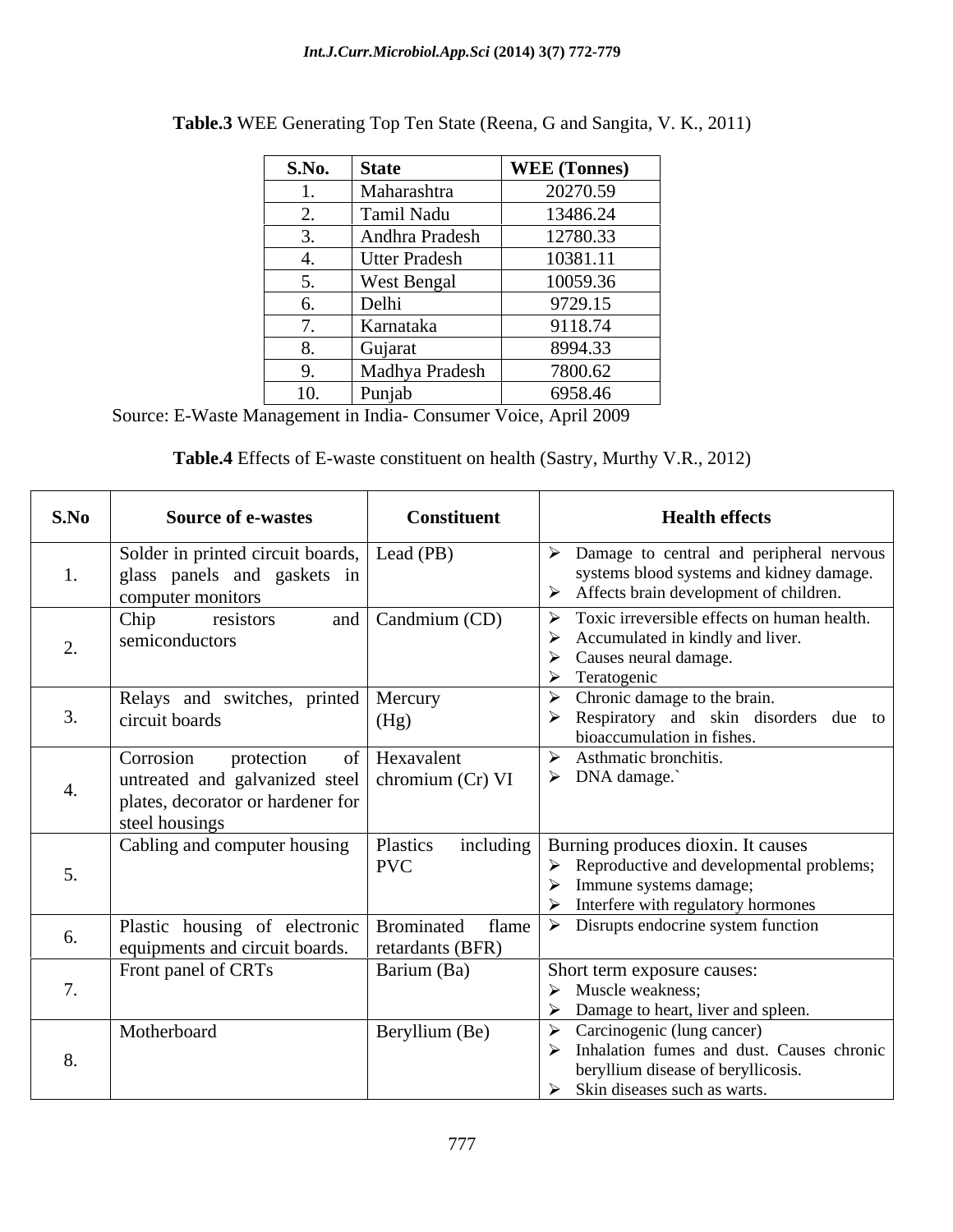A study conducted by Greenpeace in 2005 in electronic recycling yards in Delhi<br>
clearly indicates the presence of high<br>
clearly indicates the presence of high<br>
clearly indicates the presence of high<br>
clearly indicates the presence of high<br>
clearly indicates the clearly indicates the presence of high levels of hazardous chemicals including deadly dioxins and furans in the areas where this primitive recycling takes place. Workers in e-waste disposal sector are poorly protected against the risk of it Saoji, A. (2012). Conservation and Recycling, 52, 1031-

environmental damage due to the use of toxic materials in the manufacture of **E-Wasset Channel Prospective** Scenario of E-Waste electronic goods Mehra, H, C. (2004)e waste contains toxic substances such as Lead and Cadmium in circuit boards; lead second symposium. TMS the minerals. oxide and Cadmium in monitor Cathode Ray Tubes (CRTs); Mercury in switches and flat screen monitors; Cadmium in computer batteries; polychlorinated OECD. Extended producer responsibility: A biphenyls (PCBs) in older capacitors and transformers; and brominated flame 7 OECD, 2001. retardants on printed circuit boards, plastic casings, cables and polyvinyl chloride impending challenge. Indian Journal of<br>
(PVC) cable insulation that releases occupational and environmental (PVC) cable insulation that releases highly toxic dioxins and furans when burned to retrieve Copper from the wires (Devi, et al., 2004). the Basel Ban. Interview, personal the Basel Ban. Interview, personal Coloridae in the control of Distance in the angle of the control of the search of Distance of the positive of the positive of the positive of the positive of the positive of the positive of the control of the control of th

Landfilling of e wastes can lead to the vertex vertex pondicherry News Letter of the ENVIS Centre,<br>Pondicherry Pollution Control leaching of lead into the ground water. If<br>the GPT is analyzed and human it emits the committee, Pondicherry, April-June the CRT is crushed and burned, it emits  $\frac{\text{60mm}}{2006}$ toxic fumes into the air (Ramachandra, T.V and Saira, V. K. 2004). The cadmium<br> $\frac{1}{2}$   $\frac{1}{2}$   $\frac{1}{2}$   $\frac{1}{2}$   $\frac{1}{2}$   $\frac{1}{2}$   $\frac{1}{2}$   $\frac{1}{2}$   $\frac{1}{2}$   $\frac{1}{2}$   $\frac{1}{2}$   $\frac{1}{2}$   $\frac{1}{2}$   $\frac{1}{2}$   $\frac{1}{2}$   $\frac{1}{2}$   $\frac{1}{2}$   $\frac{1}{2}$  from one mobile phone battery is enough to pollute 600 m3 of water Trick, J. (2002). In addition, uncontrolled fires may arise at landfills and this could be a frequent occurrence in many countries.

CII 2006. E-waste management, Green Reena, G., Sangita, V. K., 2011 Electronic

- Cui, J and Zhang. L. 2008. Metallurgical recovery of metals from electronic waste: A review, Journal of Hazardous Materials, 158, 228-256.
- Davis, G and Heart, S. 2008. Electronic waste: The local government perspective in Queensland, Australia, Resources, 1039.
- **Environmental Impacts of E-Wastes** Levi, B. S., Shoona, S. V, Kannole, K. K. Levi, B. S., Shoona, S. V, Kannole, K. K. Electronic wastes can cause widespread<br>
Electronic wastes can cause widespread<br>
ELECTA V 1.21, 1.26, 205 Devi, B. S., Shobha, S. V, Kamble, R. K. 2004. E-Waste: The Hidden harm of Technological Revolution. Journal IAEM, Vol.31, 196-205.
	- Jha, M. K., Kumar A., Kumar, V. 2011. Prospective Scenario of E-Waste Recycling in India, Recycling of electronic waste II, proceedings of the second symposium, TMS the minerals, metals and materials society.
	- Mehra, H, C. 2004. PC waste leaves toxic taste, The Tribune, 22nd March.
	- guidance manual for governments. Paris 7 OECD, 2001.
	- Pinto, V, N. 2008. E-waste Hazard: The impending challenge. Indian Journal of occupational and environmental medicine, 65-70.
	- Pratap, A. Interview on E-waste in India and communication, 14 December 2009.
	- Quarterly News Letter of the ENVIS Centre, Pondicherry Pollution Control Committee, Pondicherry, April-June 2006.
	- Raghupathy, L., Chaturvedi, A., Mehta, V., Killguss, U. 2010. E-Waste Recycling In India -Integrating Informal and Formal Sectors. In: Proceedings NASEW, NML Jamshedpur, India, 38.
- **References** Settlements. Energy and Wetlands Annual report, MAIT 2003. Indian Institute of Science, Bangalore. Ramachandra, T.V and Saira, V. K. 2004. Environmentally sound options for E waste management, Journal of Human Group, Center for Ecological Sciences,
	- Waste: A Case Study. Research Journal